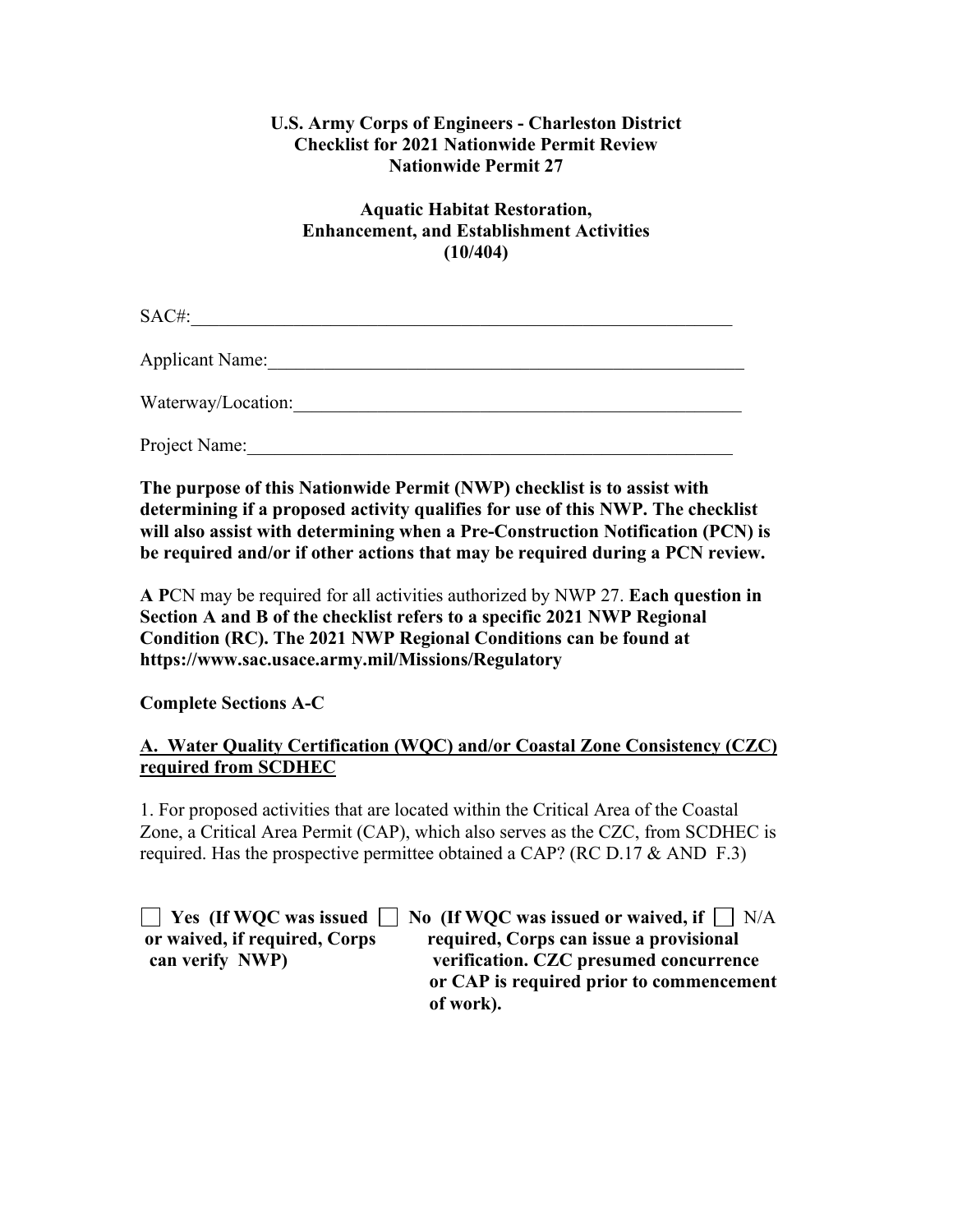### **B. Regional Conditions:**

1. Does the prospective permittee understand that use of the nationwide permits does not preclude requirements to obtain all other applicable Federal, State, county, and local government authorizations? (RC C.1)

Yes

2. Would the proposed activity occur in areas known or suspected to have sediment contamination? (RC C.2)

| $\vert$ Yes (Activity cannot | $\vert$ No |
|------------------------------|------------|
| be authorized by             |            |
| a NWP)                       |            |

3. Would the proposed activity, both temporary and permanent, be located in a FEMA designated floodway? (RC C.3)

| $\Box$ Yes (PCN required) | $\Box$ No |
|---------------------------|-----------|
|---------------------------|-----------|

4. Would the proposed activity be located in or adjacent to an authorized USACE Civil Works project, including Federal Navigation projects, as listed below? (RC C.4)

a. **USACE Civil Works projects:** Buck Creek in Horry County, Eagle Creek in Dorchester County, Kingstree Branch in Williamsburg County, Sawmill Branch in Berkeley and Dorchester Counties, Scotts Creek in Newberry County, Socastee Creek in Horry County and Turkey Creek in Sumter County, Wilson Branch in Chesterfield County, Edisto River in Orangeburg and Dorchester Counties, North Edisto River in Aitken and Orangeburg Counties, Folly Beach in Charleston County, Hunting Island Beach, waste water treatment plant and water line in Beaufort County, Myrtle Beach in Georgetown and Horry County, Pawleys Island Beach in Georgetown County, Edisto Island Beach in Charleston County, Crab Bank in Charleston County, Morris Island Lighthouse in Charleston County, Miller Corner Disposal area Phragmites Control in Georgetown County, Cape Marsh Management area (Santee Coastal Reserve) in Charleston County, Murphy Island in Charleston County, Pocotaligo River and Swamp in Clarendon and Sumter Counties, Pinopolis Dam in Berkeley County, Battery Pringle in Charleston County, Castle Pinckney in Charleston County, Pompion Hill Chapel along the Cooper River in Berkeley County, Drayton Hall in Charleston County, Indian Bluff in Orangeburg County, Singleton Swash at Shore Drive in Horry County, Turkey Creek Bridge at Pineview Drive in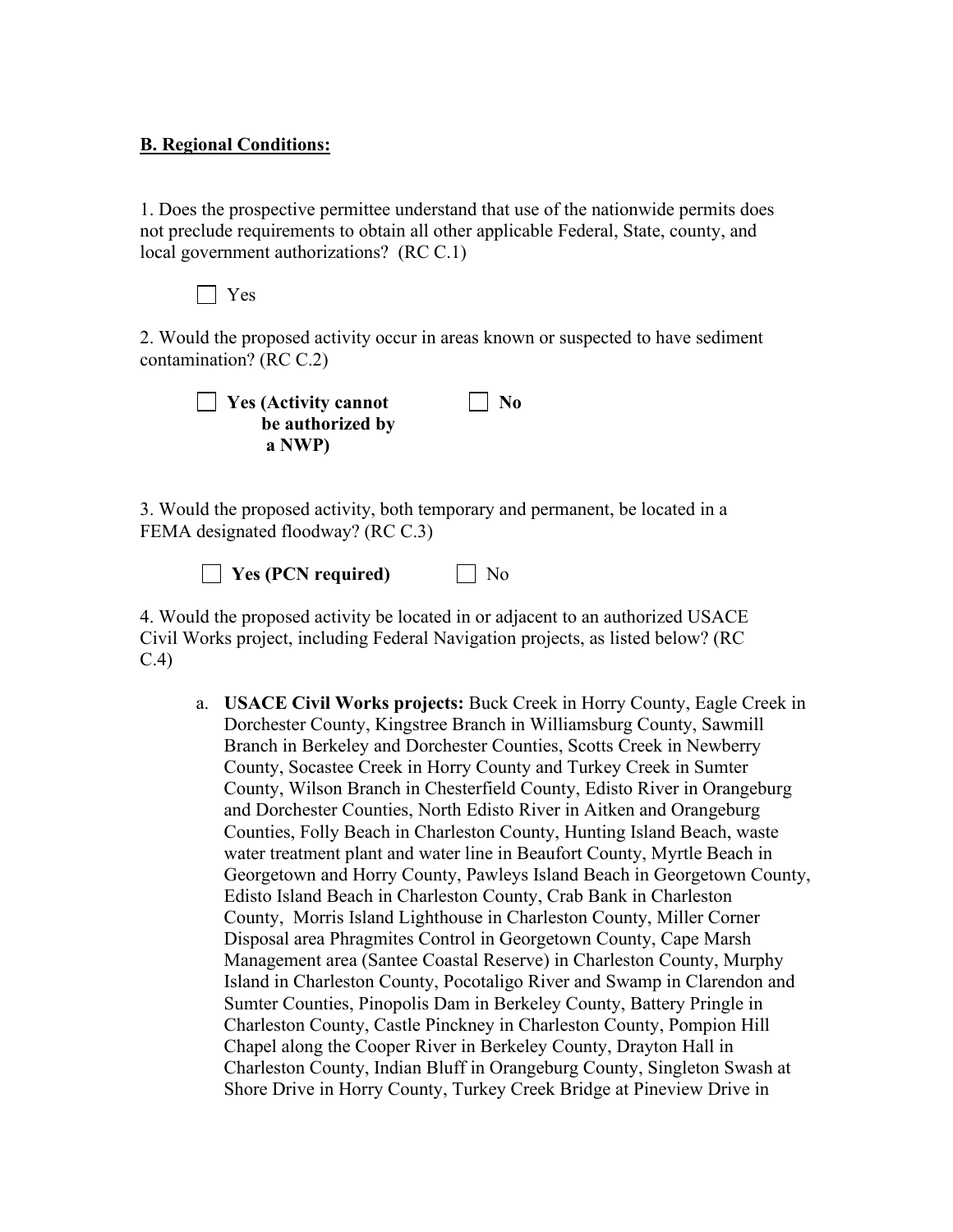Lancaster, Big Dutchman Creek Bridge at West Oak Drive in Rock Hill, SC, Calabash Branch Bridge at Tom Joye Road in Clover, Blue Branch Bridge at Fortanberry Road in Gaffney, Glenn Creek Bridge at Sulphur Springs Road in Spartanburg County, Cow Castle Creek (Bowman) in Orangeburg County, Cowpen Swamp at Simpson Creek in Horry County, Crabtree Swamp in Horry County, Saluda River (North, South, and Middle Fork) in Greenville County, Shot Pouch Creek in Sumter County, Simpson Creek in Horry County, and Todd Swamp in Horry County.

**No** Yes (PCN required) Mo

b. **Defined Federal Navigation projects:** Ashley River (0.5 miles east of Hwy 7 bridge downstream to the Atlantic Intracoastal Waterway (AIWW)), Atlantic Intracoastal Waterway ((AIWW) GA/SC line to SC/NC line), Brookgreen Garden Canal, Calabash Creek, Charleston Harbor (including the Cooper River, Town Creek, Shem Creek to Coleman Blvd and Mount Pleasant Channel), Folly River, Georgetown Harbor (Winyah Bay, Sampit River and Bypass Channel), Jeremy Creek, Little River Inlet, Murrells Inlet (Main Creek), Port Royal Harbor, Shipyard River, Savannah River (Below Augusta) and Town Creek McClellanville (i.e., Five Fathoms Creek, AIWW to Bulls Bay).

**Yes (PCN required)** No

c. **Undefined Federal Navigation projects**: Adams Creek, Archers Creek (From intersection with Beaufort River for 2 miles), Edisto River (River mile 0.00 to 175.0), Great Pee Dee River (Waccamaw River via Bull Creek then to Smith Mills, then to Cheraw), Lynches River/Clark Creek (Clark Creek to Lynches River, River Mile 0.0 to 56.0), Mingo Creek (to Hemmingway Bridge), Salkehatchie River (5 miles above Toby's Bluff to Hickory Hill, River mile 20.4 to 62.3), Santee River (Closed to navigation at mile 87 (Santee Dam)), Waccamaw River (river mile 0.0 to 90 (state line)), Wateree River (Mouth to Camden), and Village Creek (Morgan River to Porpoise Fish Co., 2.2 miles).

**Yes (PCN required)**  $\Box$  No

5. If the proposed activity would be located in or adjacent to an authorized Federal Navigation project, as referenced in Regional Condition C.4.b, does the project drawings include the following information: (1) State Plane Coordinates (NAD 1983) for a minimum of two corners of each structure or fill where it is closest to the Federal channel; (2) the distance from watermost edge of the proposed structure or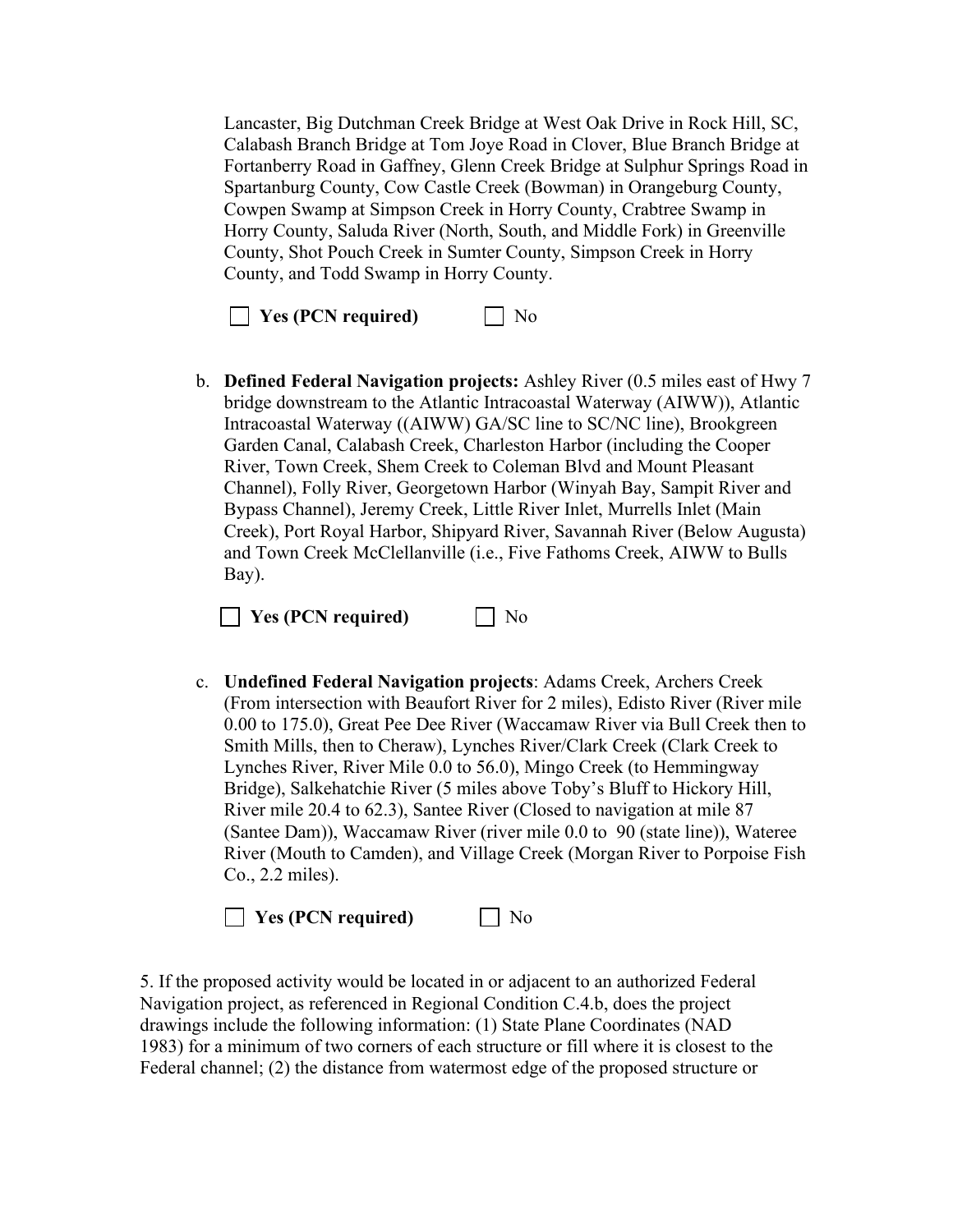fill to the nearest edge of the Federal channel; AND (3) Mean Low Water line and the Mean High Water line? (RC C.5)

| N/A<br>Yes (PCN required)<br>No (Revise the drawings to<br>include this information)                                                                                                                                                                                                                                                                                                                                                                                              |  |
|-----------------------------------------------------------------------------------------------------------------------------------------------------------------------------------------------------------------------------------------------------------------------------------------------------------------------------------------------------------------------------------------------------------------------------------------------------------------------------------|--|
| 6. For all NWPs requiring a PCN AND when the activity involves the discharge of<br>dredged or fill material into waters of the U.S. associated with mechanized land<br>clearing that results in the permanent conversion of forested or scrub-shrub wetlands<br>to herbaceous wetlands, does the PCN include the following information: (1) a<br>written description and/or drawings of the proposed conversion activity and (2)<br>acreage of the permanent conversion? (RC C.6) |  |
| No (The PCN should be<br>N/A<br>Yes<br>revised to include this<br>information)                                                                                                                                                                                                                                                                                                                                                                                                    |  |
| 7. Does the activity comply with all of the NWP General Conditions?                                                                                                                                                                                                                                                                                                                                                                                                               |  |
| Yes<br>No (Activity does not qualify for<br>use of a NWP)                                                                                                                                                                                                                                                                                                                                                                                                                         |  |
| 8. For NWPs 3, 8, 10, 13, 15, 18, 19, 22, 23, 25, 27, 28, 30, 33, 34, 36, 37, 38 and 54,<br>activities, would the activities occur in the critical resource waters of the ACE Basin<br>National Estuarine Research Reserve or the North Inlet Winyah Bay National Estuarine<br>Research Reserve, including wetlands adjacent to these critical resource waters? (RC<br>D.5)                                                                                                       |  |
| Yes (A PCN is required)<br>No<br>N/A                                                                                                                                                                                                                                                                                                                                                                                                                                              |  |
| 9. For NWPs 12, 14, 18, 21, 27, 29, 39, 40, 42, 43, 44, 50, 51, 52, 57, 58 and 59<br>would the activity cause the loss of greater than 0.05 acre of stream bed? (RC D.11)                                                                                                                                                                                                                                                                                                         |  |
| N/A<br>Yes (The activity does not<br>No<br>meet RC D.11 and does<br>not qualify for use of the<br>NWP)                                                                                                                                                                                                                                                                                                                                                                            |  |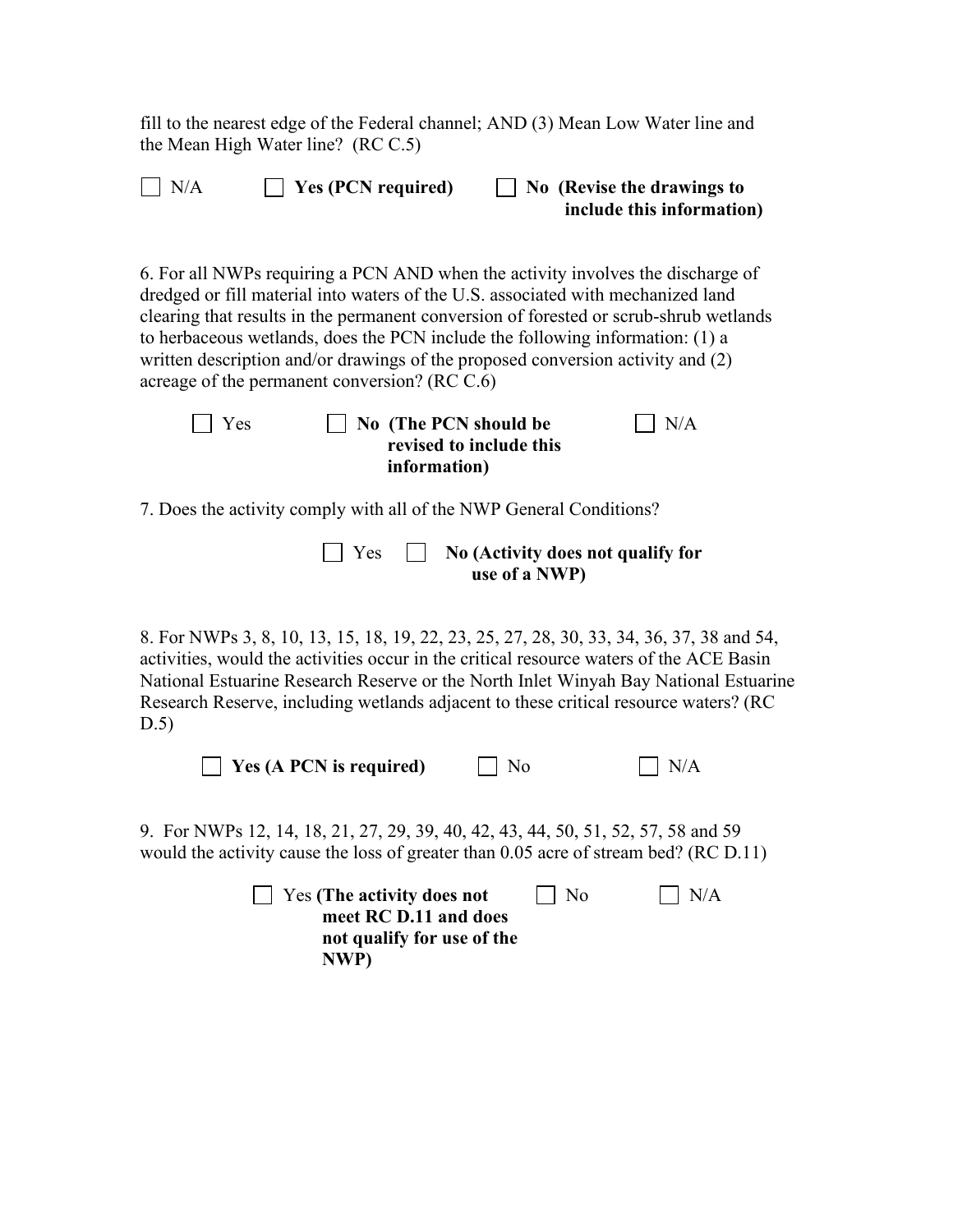#### **C. Nationwide Permit 27**

1. Are the proposed activities in waters of the United States associated with the restoration, enhancement, and establishment of tidal and non-tidal wetlands and riparian areas, the restoration and enhancement of non-tidal streams and other non-tidal open waters, and the rehabilitation or enhancement of tidal streams, tidal wetlands, and tidal open waters AND do those activities result in net increases in aquatic resource function and services?

| $\Box$ Yes | $\Box$ No (Activity does not qualify |
|------------|--------------------------------------|
|            | for use of NWP 27)                   |

2. Will the proposed aquatic habitat restoration, enhancement, or establishment activity be planned, designed, and implemented so that it results in aquatic habitat that resembles an ecological reference? (Note: As stated in NWP 27, "An ecological reference may be based on the characteristics of one or more intact aquatic habitats or riparian areas of the same type that existing in the region. An ecological reference may be based on a conceptual model developed from regional ecological knowledge of the target aquatic habitat type or riparian area.



3. Do the proposed activities include, but are not limited to, the following: The removal of accumulated sediments; release of sediment from reservoirs to maintain sediment transport continuity to restore downstream habitats; the installation, removal, and maintenance of small water control structures, dikes, and berms, as well as discharges of dredged or fill material to restore appropriate stream channel configurations after small water control structures, dikes, and berms, are removed; the installation of current deflectors; the enhancement, rehabilitation, or re-establishment of riffle and pool stream structure; the placement of in-stream habitat structures; modifications of the stream bed and/or banks to enhance, rehabilitate, or re-establish stream meanders; the removal of stream barriers, such as undersized culverts, fords, and grade control structures; the backfilling of artificial channels; the removal of existing drainage structures, such as drain tiles, and the filling, blocking, or reshaping of drainage ditches to restore wetland hydrology; the installation of structures or fills necessary to restore or enhance wetland or stream hydrology; the construction of small nesting islands; the construction of open water areas; the construction of oyster habitat over unvegetated bottom in tidal waters; shellfish seeding; activities needed to reestablish vegetation, including plowing or discing for seed bed preparation and the planting of appropriate wetland species; re-establishment of submerged aquatic vegetation in areas where those plant communities previously existed; re-establishment of tidal wetlands in tidal waters where those wetlands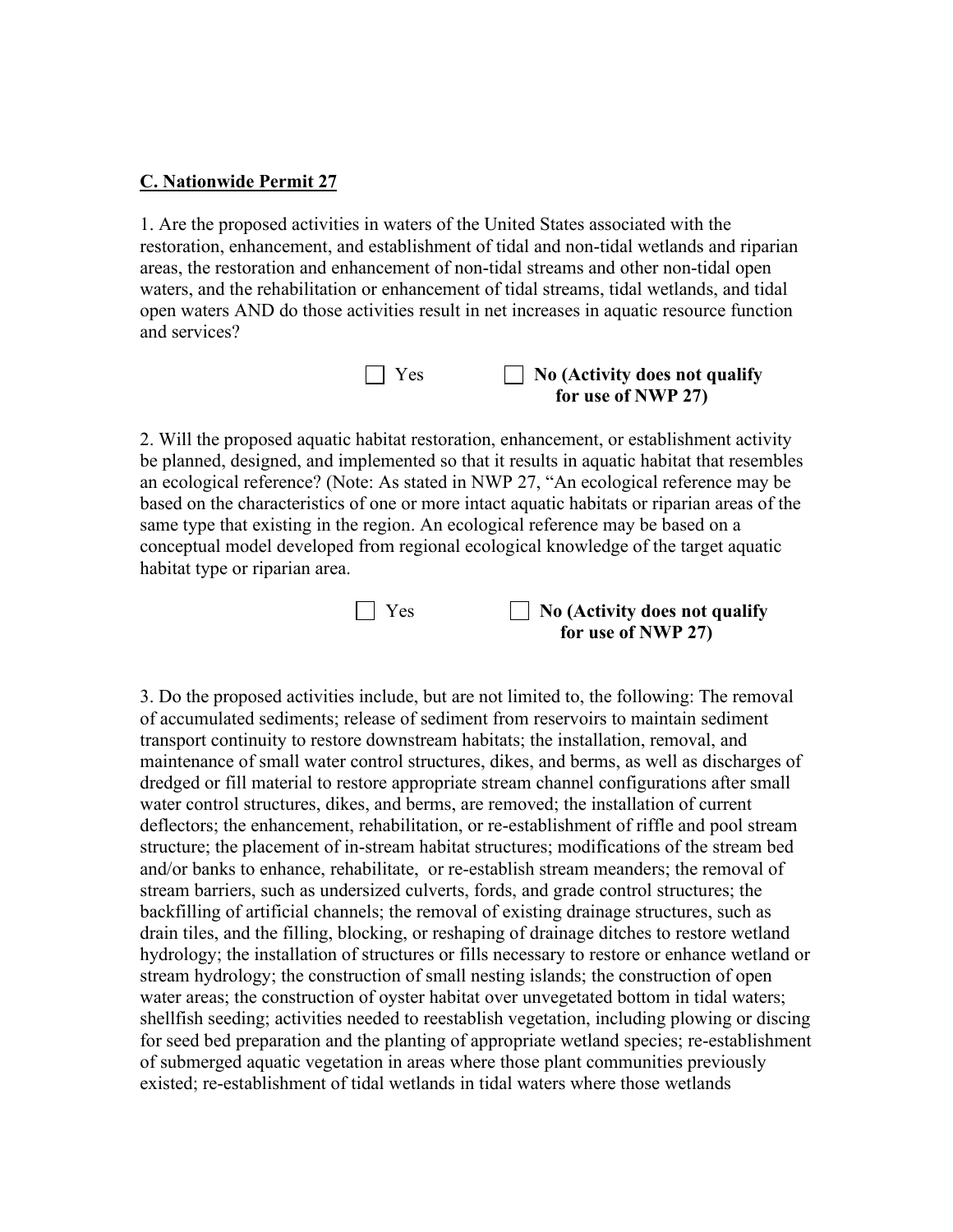previously existed; mechanized land clearing to remove non-native invasive, exotic, or nuisance vegetation; and other related activities.

|                                                                       | Yes | No                                                                                                                                                                                                                                                                                                                                                                                                                                                                 |
|-----------------------------------------------------------------------|-----|--------------------------------------------------------------------------------------------------------------------------------------------------------------------------------------------------------------------------------------------------------------------------------------------------------------------------------------------------------------------------------------------------------------------------------------------------------------------|
| 4. Will only native plant species be planted at the site?             |     |                                                                                                                                                                                                                                                                                                                                                                                                                                                                    |
| N/A                                                                   | Yes | No (Activity does not qualify<br>for use of NWP 27)                                                                                                                                                                                                                                                                                                                                                                                                                |
| tidal wetlands and streams, on the project site?                      |     | 5. Does the proposed activity involve the relocation of non-tidal waters, including non-                                                                                                                                                                                                                                                                                                                                                                           |
|                                                                       | Yes | N <sub>o</sub>                                                                                                                                                                                                                                                                                                                                                                                                                                                     |
| resource functions and services?                                      |     | 6. If the activity involves the relocation of non-tidal waters, including non-tidal wetlands<br>and streams on the project site, does the relocation provide net increases in aquatic                                                                                                                                                                                                                                                                              |
| N/A                                                                   | Yes | No (Activity does not<br>qualify for use of NWP 27)                                                                                                                                                                                                                                                                                                                                                                                                                |
| not considered a conversion to another aquatic habitat resource type) |     | 7. Except for activities that include the relocation of non-tidal waters on the project site,<br>does the proposed activity involve the conversion of a stream or natural wetland to<br>another aquatic habitat (e.g., the conversion of stream to wetland or vice versa) or<br>uplands? (Note: As stated in NWP 27, changes in wetland plant communities that occur<br>when wetland hydrology is more fully restored during wetland rehabilitation activities are |

| $\vert$ $\vert$ N/A | $\vert$ Yes (Activity does not | $\vert$   No |
|---------------------|--------------------------------|--------------|
|                     | qualify for use of             |              |
|                     | <b>NWP 27)</b>                 |              |

8. Does the proposed activity involve stream channelization?

**No** Yes (Activity does not No **qualify for use of NWP 27)**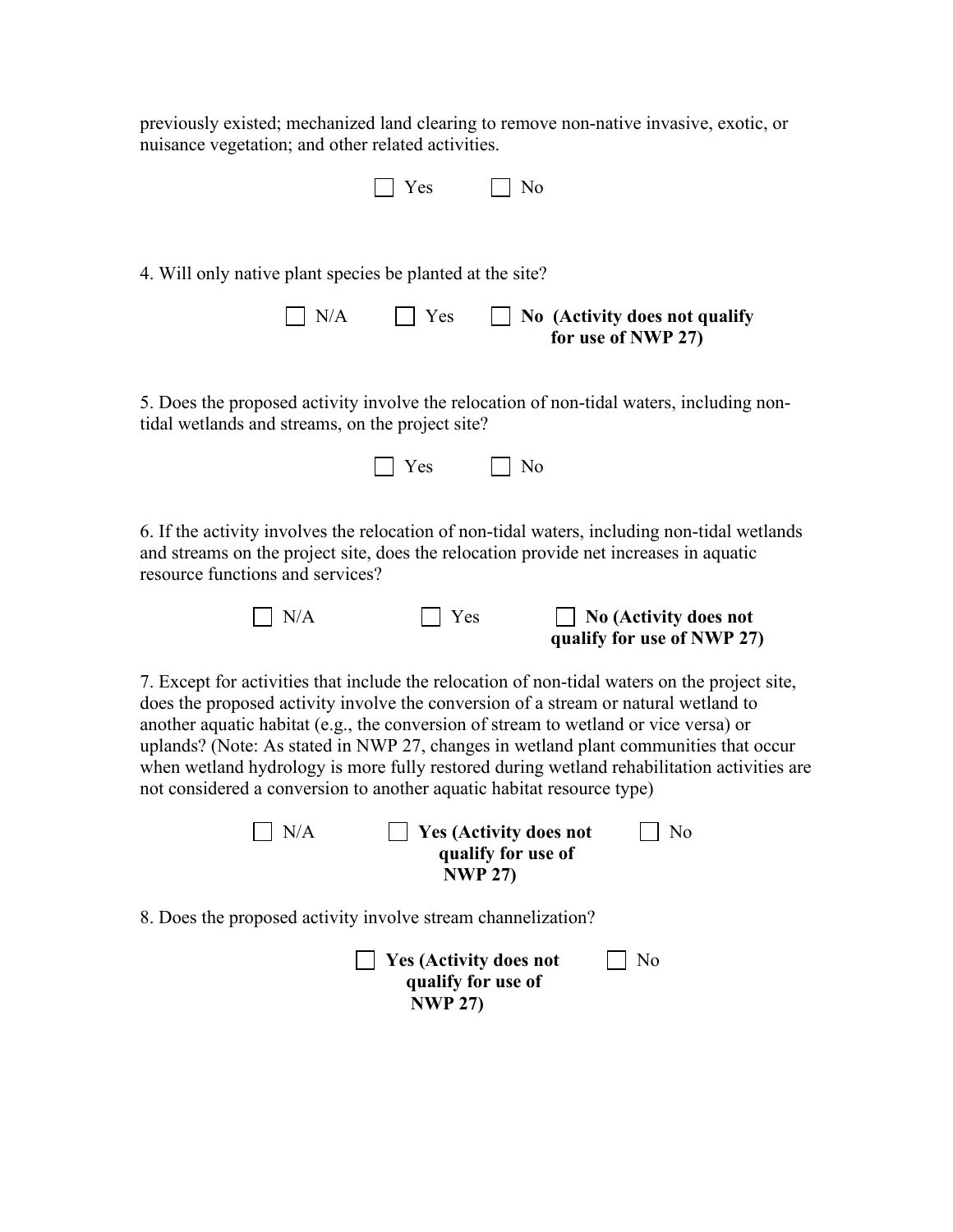9. Does the proposed activity involve the relocation of tidal waters OR the conversion of tidal waters, including tidal wetlands, to other aquatic uses, such as the conversion of tidal wetlands into open water impoundments?

**Yes (Activity does not** No **qualify for use of NWP 27)**

10. Does the proposed activity involve any future discharge of dredged or fill material associated with reversion of an area to its documented prior condition and use?



11. If the proposed activity involves future discharge of dredged or fill material associated with reversion of an area to its documented prior condition and use, will the proposed activity involve the enhancement, restoration, and establishment activities be conducted: (1) In accordance with the terms and conditions of a binding stream or wetland enhancement or restoration agreement, or a wetland establishment agreement, between the landowner and the U.S. Fish and Wildlife Service (FWS), the Natural Resources Conservation Service (NRCS), the Farm Service Agency (FSA), the National Marine Fisheries Service (NMFS), the National Ocean Service (NOS), U.S. Forest Service (USFS), or their designated state cooperating agencies; (2) as voluntary wetland restoration, enhancement, and establishment actions documented by the NRCS or USDA Technical Service Provider pursuant to NRCS Field Office Technical Guide standards; or (3) on reclaimed surface coal mine lands, in accordance with a Surface Mining Control and Reclamation Act permit issued by the Office of Surface Mining Reclamation and Enforcement (OSMRE) or the applicable state agency, or the applicable state agency?



12. Will the reversion occur within five years after the expiration of a limited term wetland restoration or establishment agreement or permit AND is authorized in these circumstances even if the discharge occurs after this NWP expires?

| N/A | Yes | <b>No (Activity does not</b><br>qualify for use of NWP 27,<br>unless there are agreements<br>without time limits were reached<br>between the landowner and the<br>FWS, NRCS, FSA, NMFS, NOS<br><b>USFS</b> or an appropriate state |
|-----|-----|------------------------------------------------------------------------------------------------------------------------------------------------------------------------------------------------------------------------------------|
|     |     | cooperating agency)                                                                                                                                                                                                                |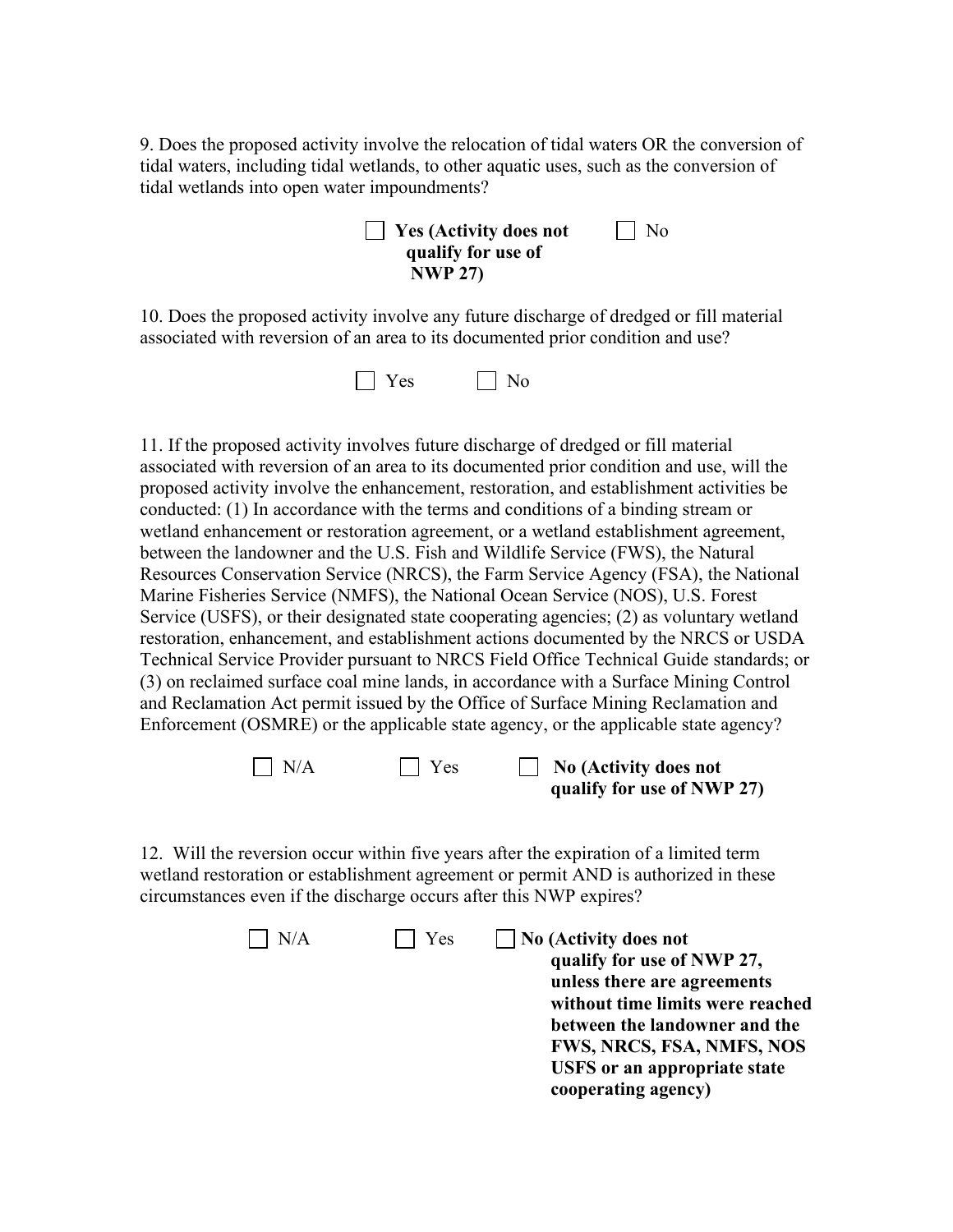13. Does the proposed activity involve the discharges of dredged or fill material in waters of the United States for the reversion of wetlands that were restored, enhanced, or established on prior-converted cropland or on uplands, in accordance with a binding agreement between the landowner and NRCS, FSA, FWS, or their designated state cooperating agencies AND will the prior condition be documented in the original agreement or permit and the determination of return prior conditions will be made by the Federal agency or appropriate state agency executing the agreement or permit?

| $\mid N/A$ | $\Box$ Yes | $\Box$ No (Activity does not |
|------------|------------|------------------------------|
|            |            | qualify for use of NWP 27)   |

14. If the proposed activity involves any reversion activity, has the permittee or the appropriate Federal or state agency notified the District Engineer AND was documentation of the prior condition included?

| $\mathsf{N}/\mathsf{A}$ | $\Box$ Yes | $\Box$ No (Activity does not |
|-------------------------|------------|------------------------------|
|                         |            | qualify for use of NWP 27)   |

15. Does the proposed activity involve reversion activities that are NOT described in NWP 27?

| $\vert$ $\vert$ N/A | $\Box$ Yes (Activity does not | $\overline{\phantom{a}}$ No |
|---------------------|-------------------------------|-----------------------------|
|                     | qualify for use of            |                             |
|                     | <b>NWP 27)</b>                |                             |

16. Does the proposed activity involve development of compensatory mitigation projects, including mitigation banks and in-lieu fee projects?

| $\Box$ Yes<br>$\mid$ No<br>- - - |
|----------------------------------|
|----------------------------------|

17. Does the proposed activity involve the reversion of an area used for a compensatory mitigation project to its prior condition?

| $\overline{\rm N/A}$ | $\Box$ Yes (Activity does not | $\vert$   No |
|----------------------|-------------------------------|--------------|
|                      | qualify for use of            |              |
|                      | <b>NWP 27)</b>                |              |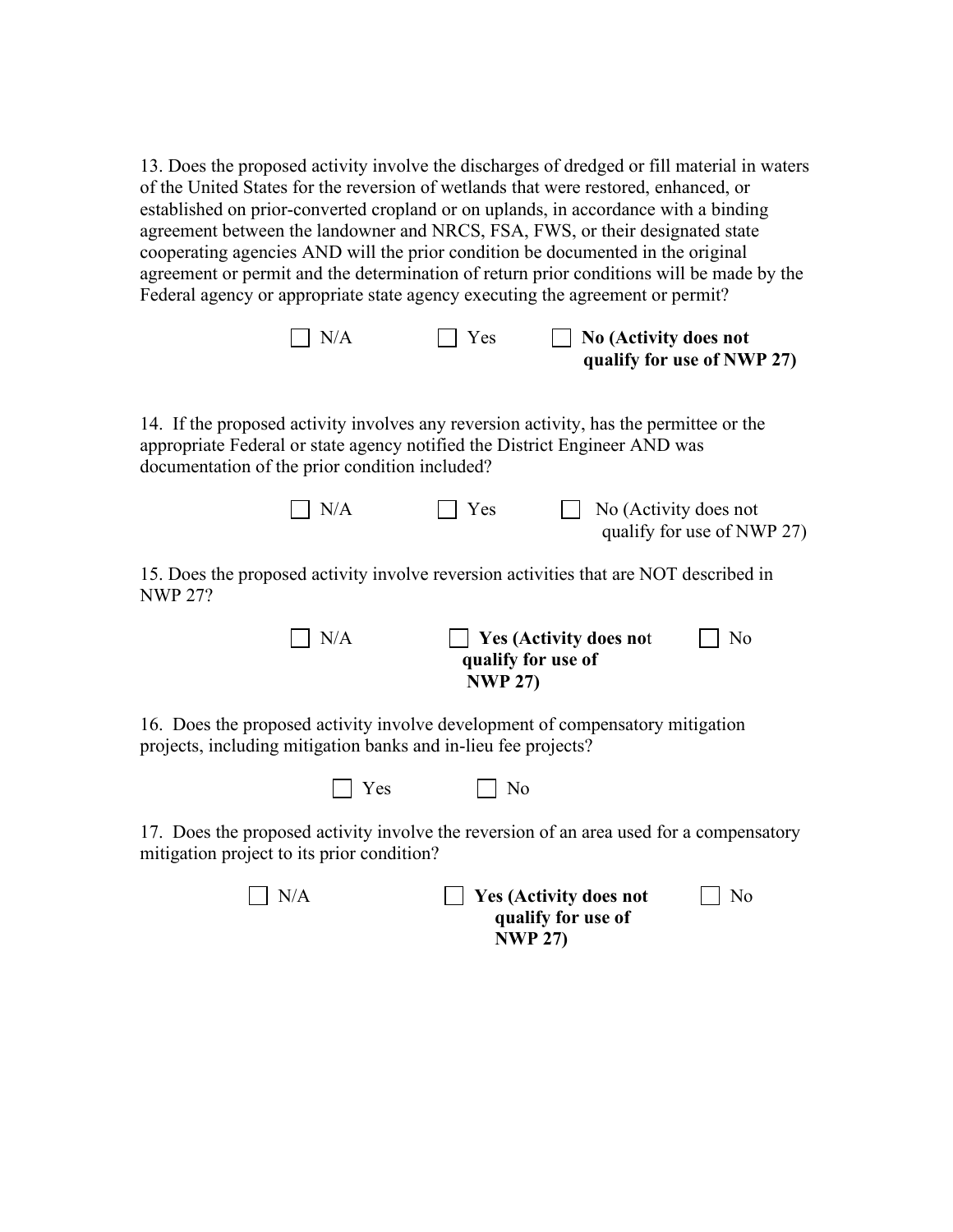#### **C. Nationwide Permit 27 - Notification and Reporting Requirements**

*\* A Pre-Construction Notification (PCN) is required for the proposed activity if "no" is checked for #1, #2, OR #3 below* 

1. Will the proposed activity be conducted on non- Federal public lands and private lands, in accordance with the terms and conditions of a binding stream enhancement or restoration agreement or wetland enhancement, restoration, or establishment agreement between the landowner and the U.S. FWS, NRCS, FSA, NMFS, NOS, USFS or their designated state cooperating agencies?

Yes **No (PCN required)** 

2. Is the proposed activity part of a voluntary stream or wetland restoration or enhancement action, or wetland establishment action, documented by the NRCS or USDA Technical Service Provider pursuant to NRCS Field Office Technical Guide standards?



3. Is the proposed activity for the reclamation of surface coal mine lands, in accordance with an SMCRA permit issued by the OSMRE or the applicable state agency?

Yes **No (PCN required)**

4. If a "yes" box was checked for #1, #2, or #3 above in this Section C, has a copy of the following been submitted to the District Engineer: a) The binding stream enhancement or restoration agreement or wetland enhancement, restoration, or establishment agreement, or a project description, including project plans and location map; b) the NRCS or USDA Technical Service Provider documentation for the voluntary stream enhancement or restoration action or wetland restoration, enhancement, or establishment action; OR c) the SMCRA permit issued by OSMRE or the applicable state agency?

N/A **No Section** Yes **No (Activity does not qualify for use of NWP 27)**